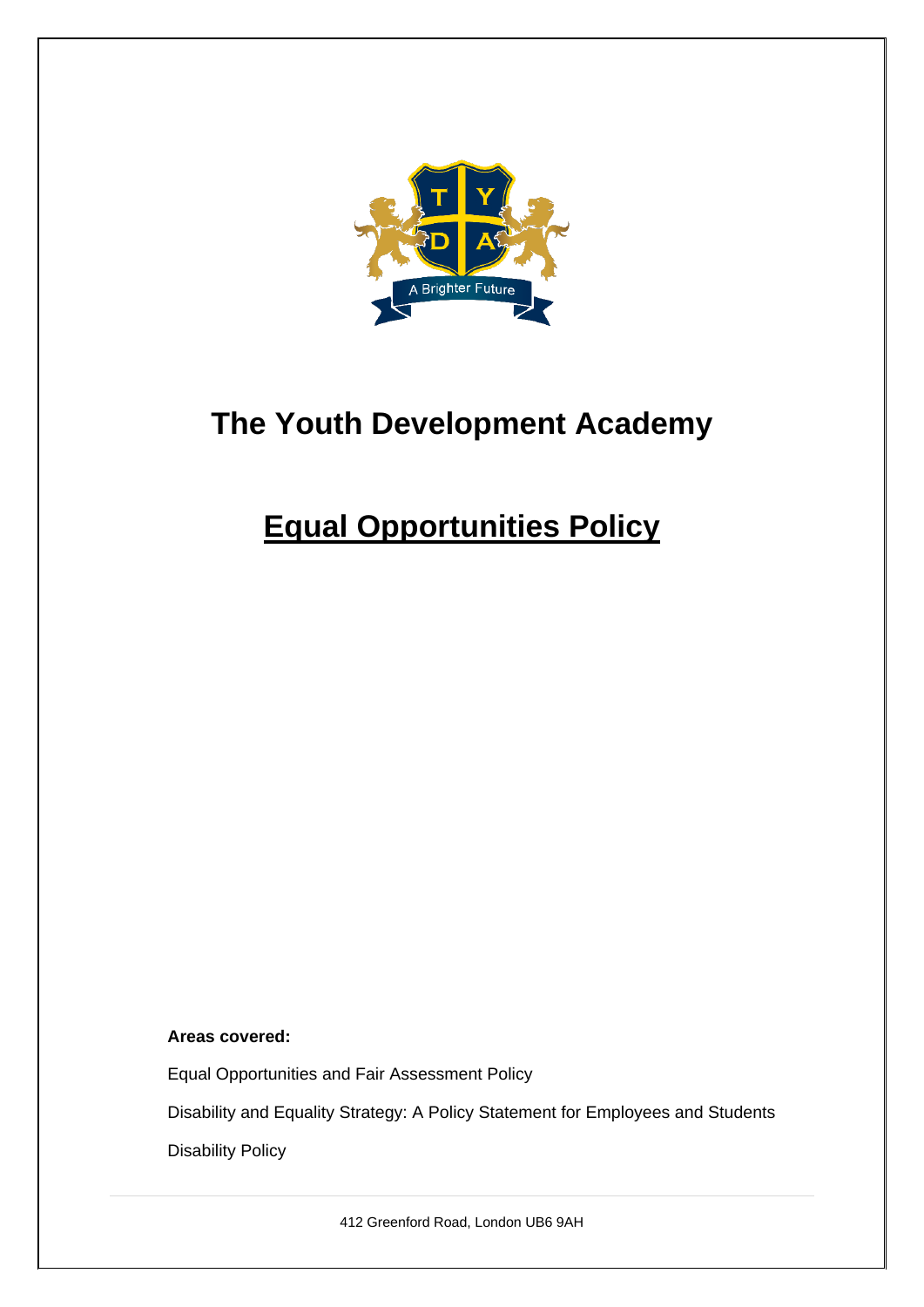## **Equal Opportunities and Fair Assessment Policy**

### **Aim**

To ensure that the assessment system and practices do not limit or discriminate against individuals on the grounds of colour, race, sexual orientation, religious beliefs, ethnic or national origin, gender, sexual orientation, marital status, age or disability.

The Youth Development Academy will act against any possible discriminatory or biased practices and will positively promote access to learning and assessment.

In order to do this the Academy will in its recruitment of staff and learners ensure:

- that all its marketing materials display positive images of different ethnic minority groups and people with different abilities and disabilities and people of different ages and gender;
- that all advertising does not directly or indirectly discriminate against anyone, except where legal requirements make this necessary;
- that advertising targets all groups and types of people, as much as reasonably possible;
- that all recruitment of staff and students complies with legal requirements and that our practice and decisions are fair and consistent;
- that all staff has access to employment opportunities, training and information regardless of their age, sex, colour, creed, race, religion, sexual orientation or beliefs;
- that all our staff will abide by the equal opportunities requirements of the Joint Awarding Organisations and QCA.

### **Equal opportunities in the learning provision**

The Youth Development Academy's aim is to provide a framework which promotes equal opportunities for those who have special needs arising from race, gender, religion, disability or learning disability. In adhering to this philosophy, it is intended to make the following provisions through course delivery:

- Learners will be made aware of the precise requirements for every qualification and course at induction. Registration of students does not occur until after induction, therefore Learners will not be penalised if they decide to opt out of the course.
- Learning by any method, including open and distance learning, will be made available.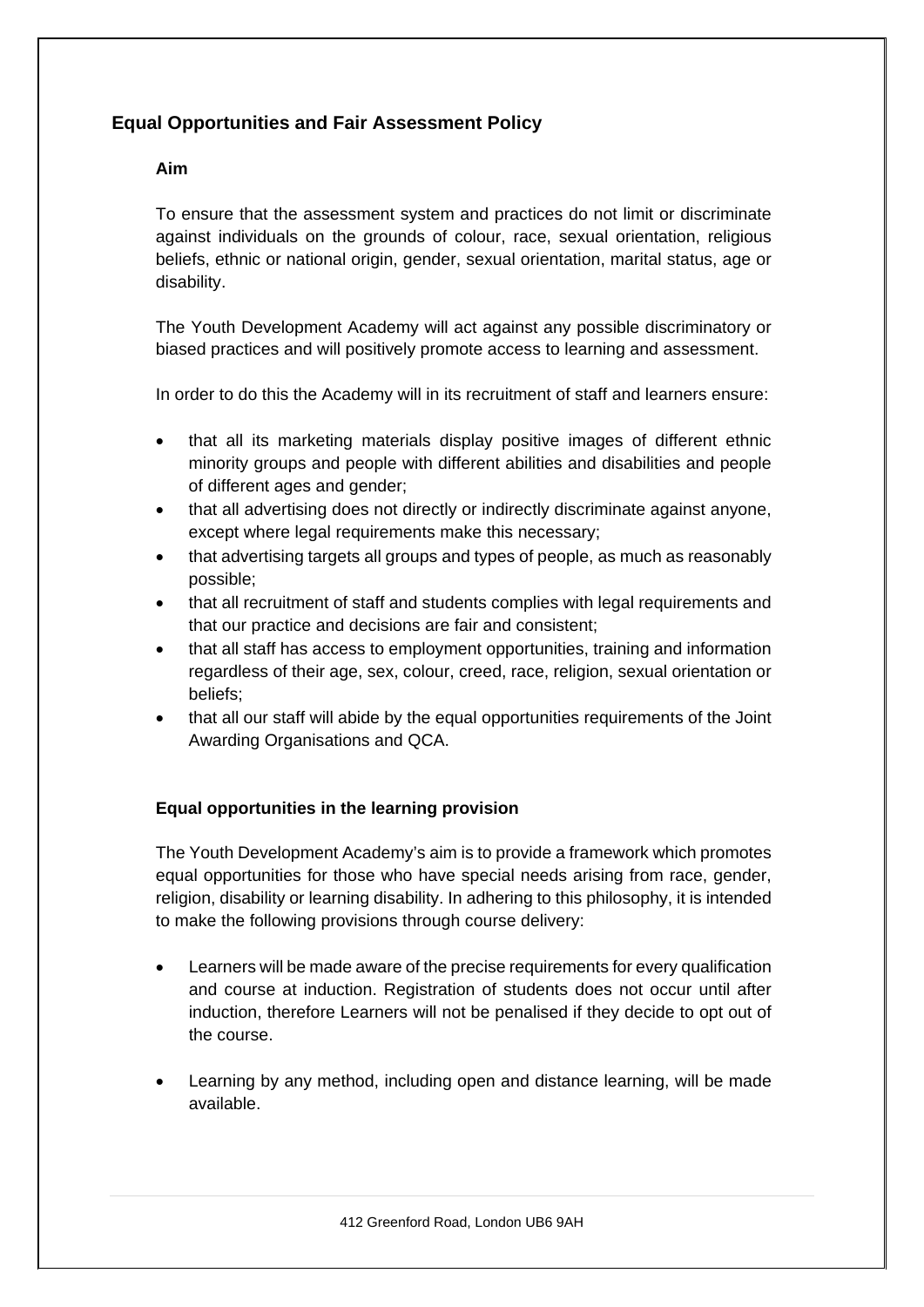- All Learners will have the opportunity to undergo a diagnostic test to ascertain the need for additional learning support.
- No upper or lower age limits will be specified, other than that published by the awarding Organisation for assessment and award of a qualification.
- Any Learner with special needs will be strongly encouraged to pursue units of competence in which they have a reasonable chance of attaining the required standard. The Academy assessment staff will support those who require assistance in obtaining appropriate learning opportunities and assistance.
- Any discriminatory or unfair behaviour displayed by Learners towards other learners or staff will not be tolerated. Such behaviour will result in the Learner being asked to leave the course and, if relevant, their employer being informed.
- Curriculum delivery and learning materials will not discriminate against any person or group.

### **Special provision for Learners with special needs**

The Youth Development Academy believes that all Learners should be supported in their learning, despite any special needs they may have.

### **Special needs could include the following:**

- Learners with physical impairments e.g.: Wheelchair bound, deaf, blind;
- People at the extremes of the workforce age group;
- People who have not studied for a while;
- Learners with dyslexia and other learning difficulties;
- Learners who lack confidence:
- Learners with special needs and requirements will be supported by their Assessor, Mentor and Internal Verifier or Tutor;
- Learners who cannot/have difficulty with writing can be supported to complete their course through dictation or oral tapes or receive basic skills tutoring and support by referral to a selected basic skills co-coordinator;
- Learners with dyslexia, physical impairments or learning difficulties may be allowed more time to complete their course than the usual timescale according to the regulations of the Awarding Organisation.

Referrals to specialist help and support organisations will be arranged as appropriate. Learners who require it can be provided with handbooks and centre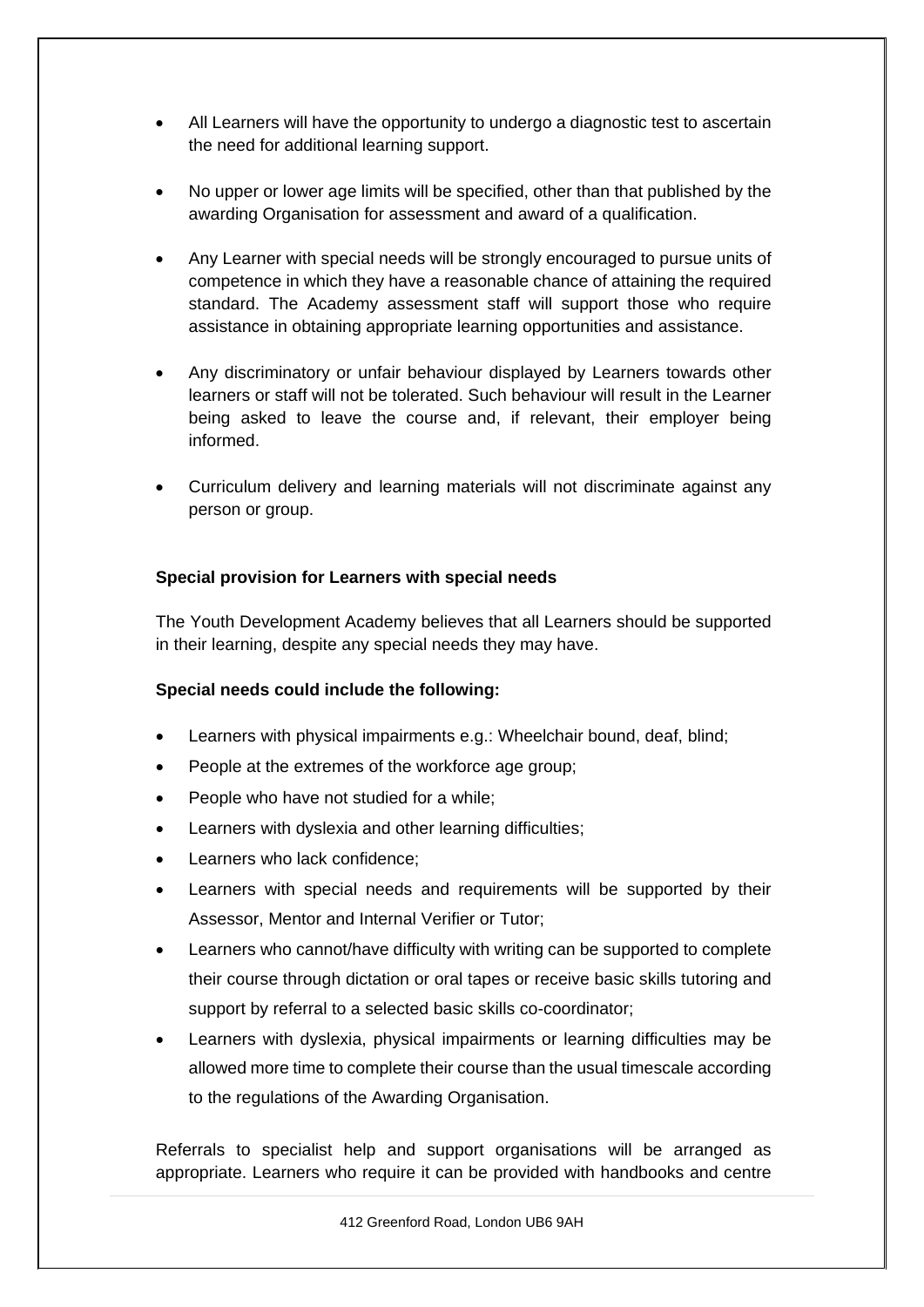information on tape.

- We will do our utmost to enable Learners who work part time or nights to obtain their qualification by providing opportunities for assessment through the employment of Assessors who can work flexible hours.
- Where possible, the Academy offers Learners the opportunity to attend alternative study days to enable greater access to learning, when it may otherwise be difficult i.e. because of working hours or children to consider.
- All Learners will be made aware of, and have access to, the centre appeals procedure.
- Learners can appeal against any practice that they feel is unfair through the centre appeals procedure.

### **Anti-discriminatory guidance for Assessors and assessment staff**

- Where evidence collection includes observation of the Learner's working relationships, the Assessor's role is explained clearly and accurately and, where practical, the consent of others is obtained.
- Arrangements for maintaining the confidentiality of evidence are agreed with the Learner and others affected. Work products and photographs can be used as evidence if permission of those affected is obtained in writing.
- Appropriate arrangements are made to maximise access for Learners regardless of their age, race, class, creed, culture, gender, marital status, sexual orientation, political beliefs or any other factors which result in unfair discrimination.
- Cases are reported promptly to the Lead Internal Verifier when the evidence gathering method is found to be discriminatory in any way.
- Learners who disagree with the assessment decision are given accurate and timely advice on how to appeal.
- Information and advice is provided in a manner which respects the dignity of the Learner and the confidentiality of the assessment process.
- The Academy Management and Lead Internal Verifiers are responsible for ensuring access to fair assessment by providing guidance and support to Assessors to ensure discrimination does not occur either intentionally or inadvertently and make sure that assessment methods do not introduce requirements that are not included in the national standard.
- All Assessors and Internal Verifiers will be regularly appraised to ensure that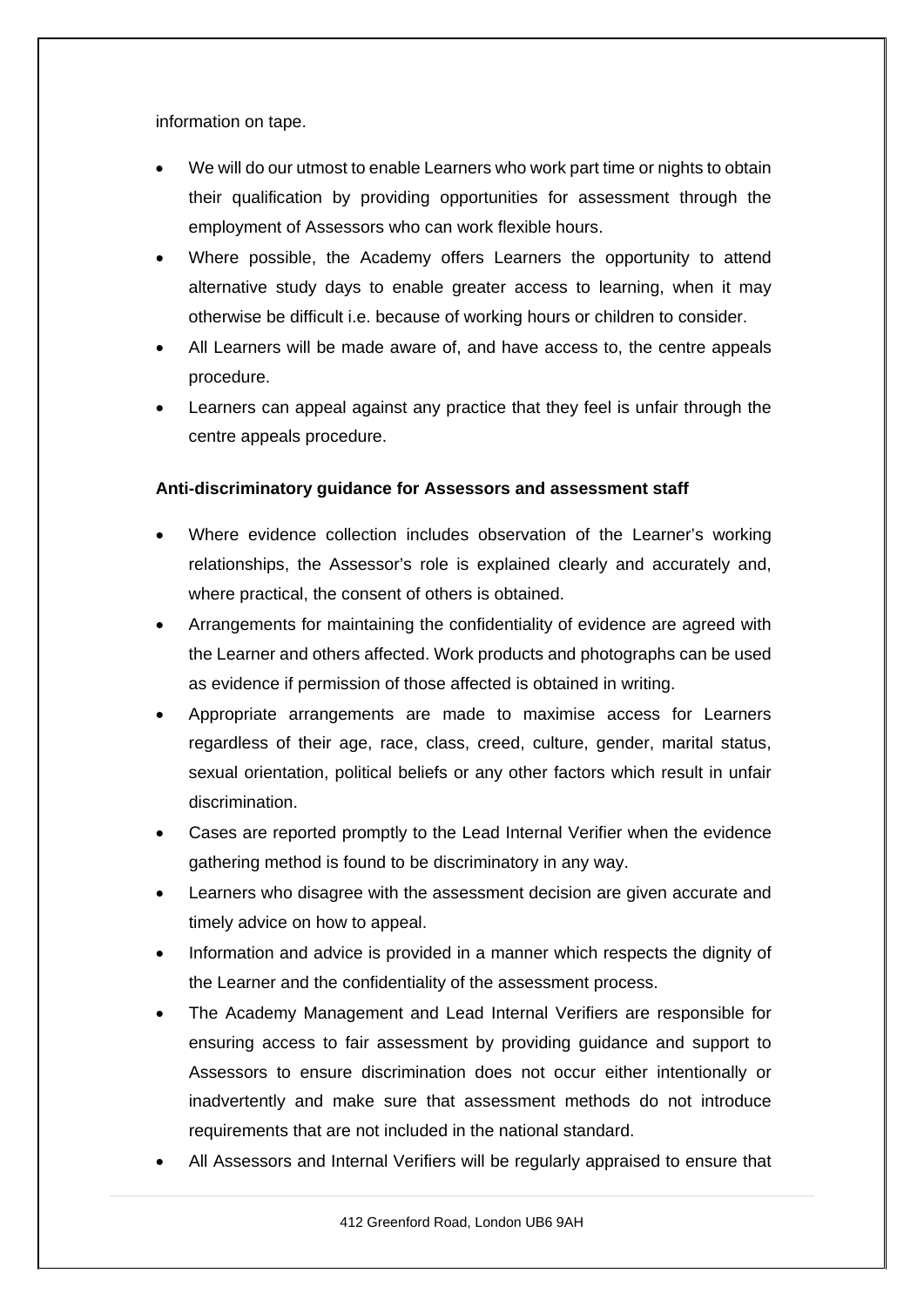discriminatory practice is discouraged at all times.

- If in doubt of any issue relating to Equal Opportunities the Academy will seek the appropriate expert advice to ensure practice is fair and meets legal requirements.
- No staff member will discriminate, or treat any other person unfairly, at any time. Any such occurrences will not be tolerated and will be treated very seriously under the disciplinary procedure.
- Should any staff member be witness to, or be aware of, any behaviour or practice which they believe to be unfair or discriminatory must report the concerns immediately.

### **Monitoring and review of equal opportunities**

- All staff, students and applicants will be asked to complete an anonymous equal opportunities questionnaire. These will be audited to monitor recruitment practices.
- Learners' completion rates will be audited to identify any shortfalls in our service provision in order to make any necessary improvements.
- The Academy will actively encourage staff to provide feedback on practice and make recommendations for improvements through regular staff meetings and established communication channels.
- The Academy will regularly review all policies, marketing material, activities and training materials to ensure they are up to date and comply with good practice, and legal requirements.
- The Academy will actively seek feedback from Learners on the training provision and the meeting of special needs through course evaluations, which will be monitored, and audited.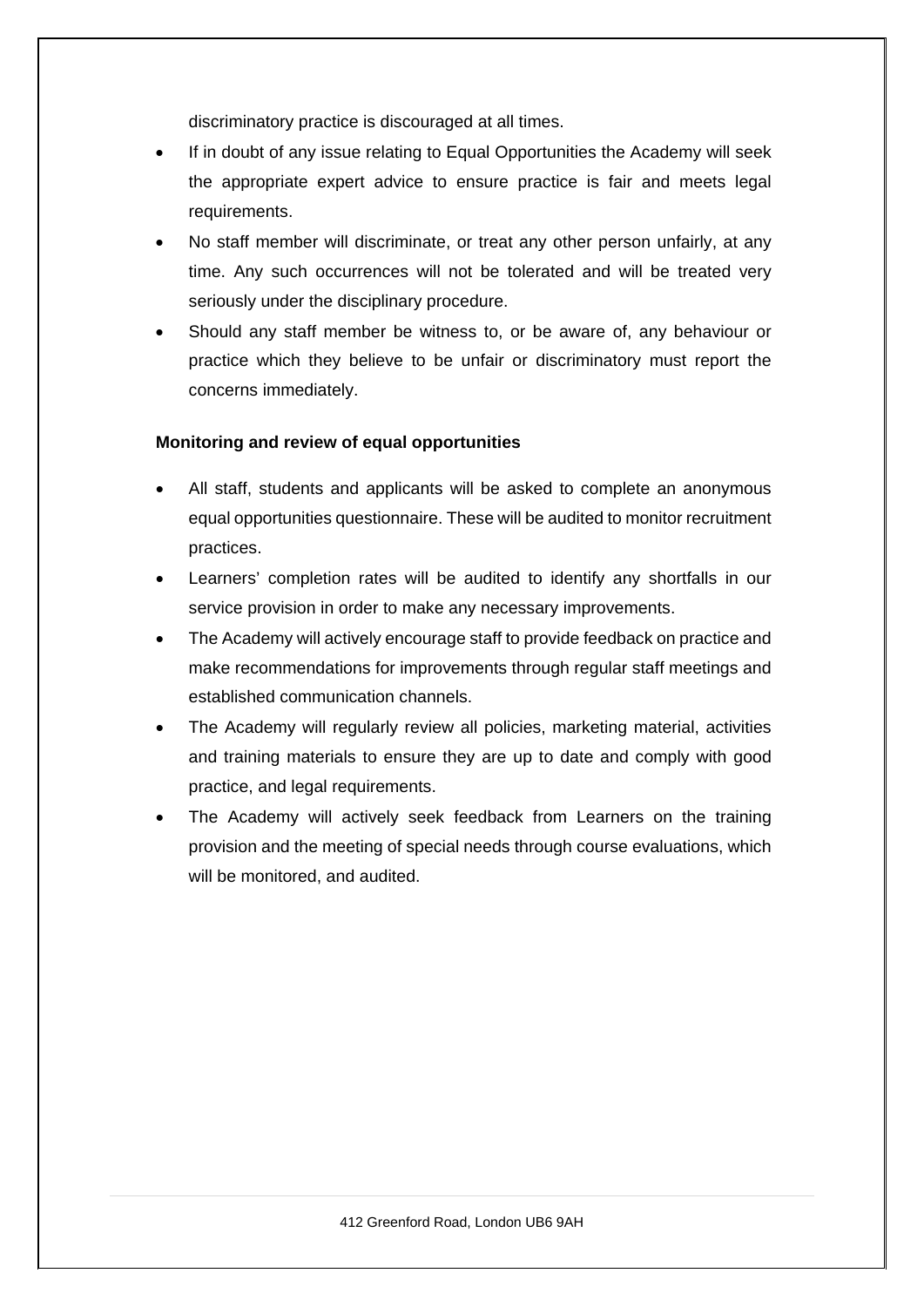The Academy will keep up to date with any changes in best practice and ensure that necessary changes are made to meet these standards

- The Academy is strictly monitored by the awarding organisations and will, always comply with their policies and requirements.
- The Academy will regularly self-evaluate practice and make any necessary improvements or changes to service delivery.

### **Review and Evaluation**

This policy will be reviewed, evaluated and updated annually to constantly improve fair access and assessment practice and equal opportunities for all people affected by it.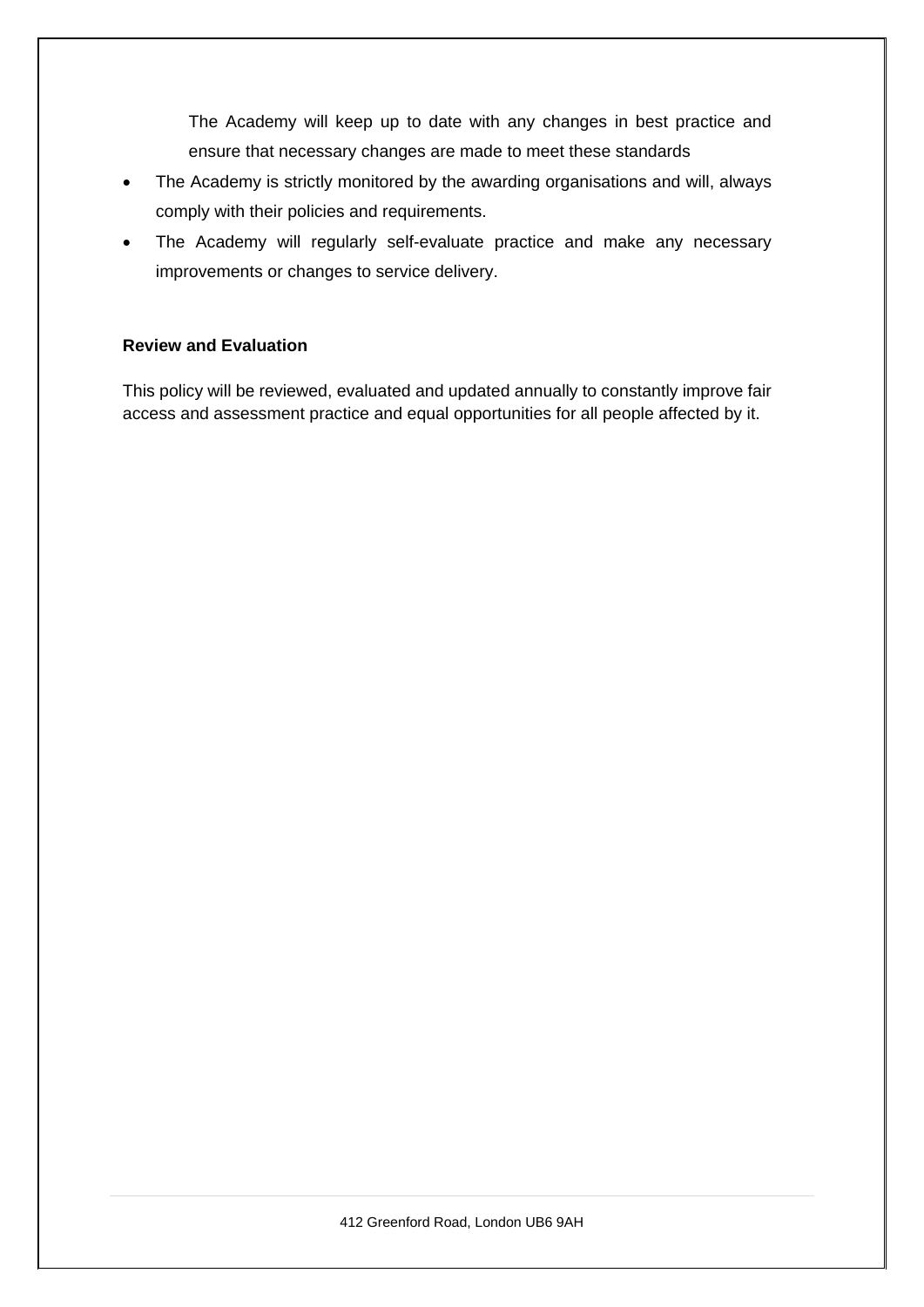## **2. Disability and Equality Strategy: A Policy Statement for Employees and Students**

### **Introduction:**

The Youth Development Academy is committed to developing a first class working environment for its employees and educational environment for its students. Any kind of disability or long-term illness is considered a serious issue and employees and students with disabilities are treated fairly and equally in the organization. As an equal opportunities employer the Academy is committed to:

- Promote a constructive organisational atmosphere where all people can work and learn with dignity and in an independent manner;
- Provide continuous support for people with special needs;
- Establish and maintain "Best Practice" on disability issues.

### **Aims**

Disability is seen as a sensitive issue and the Academy will work to actively remove the many social barriers which hinder the growth of disabled people.

This policy for disabled people has been devised by keeping in view the following aims of the organisation:

- There is no discrimination on the bases of race, religion, colour or disability.
- Equality of opportunity is assured in all areas in The Youth Development Academy.
- Individual needs for disabled people are assessed and an appropriate environment and role is offered according to the need and ability.
- The employees with disabilities are treated as active members of the organisation and their involvement in the decision-making is ensured.
- The disability services/programme is integrated in all organisational procedures, is not treated separately.
- All the employees and students with any kind of disability are treated fairly and progress in their career/studies.

The Academy focuses on "Becoming the Employer of Choice". This can be done by establishing good practice in the organisation and creating entry channels for people with special requirements from different backgrounds and diverse experiences.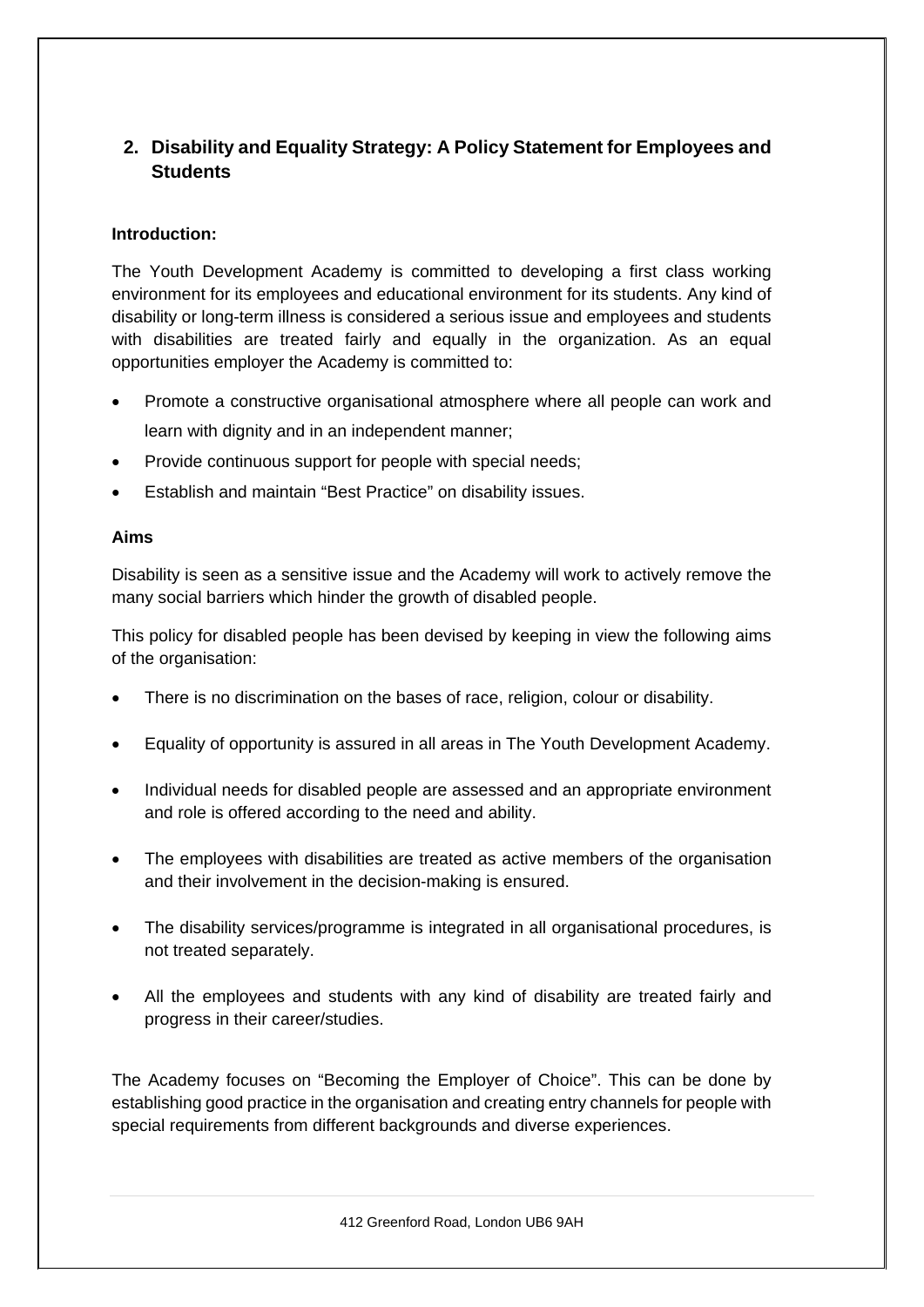# **3. Disability Policy**

**Definition of Disability:** For the purposes of the defining the term, a person has a disability if they have a physical or mental impairment which has a substantial and longterm adverse effect on their ability to carry out normal day-to-day activities.

The Youth Development Academy acknowledges that a person is more likely to be disadvantaged by social and environmental factors than by a disability itself. Disability in this context can include a wide range of issues and conditions. Typically, this would be one, or combination of, the following categories:

- Specific learning difficulty e.g. dyslexia
- Visual impairment partial sight or blind
- Hearing loss partial hearing or profoundly deaf
- Mobility difficulties or wheelchair user
- Has restricted use of upper limbs
- Mental health problems
- Condition that is not visible, e.g. epilepsy, sickle cell anaemia, HIV
- Condition not listed above (e.g. back injury)

The above list should not be seen as exhaustive. If an employee or student feels they have a condition that is affecting the ability to study effectively, the Academy Student Welfare Office should be contacted. They will provide support on disability and learning difficulties.

### **The Youth Development Academy context**

The Youth Development Academy's is committed to a policy of equal opportunities for disabled people and is working towards creating an environment in which all individuals are able to participate fully in the academic and social life of the Academy. It is recognised that 'disability' covers a wide range of impairments. Different disabilities will have varying impacts on study, work and other aspects of life. Individuals may join The Youth Development Academy with a disability or become disabled during their time at Academy. Some individuals may be disabled temporarily by accident or illness.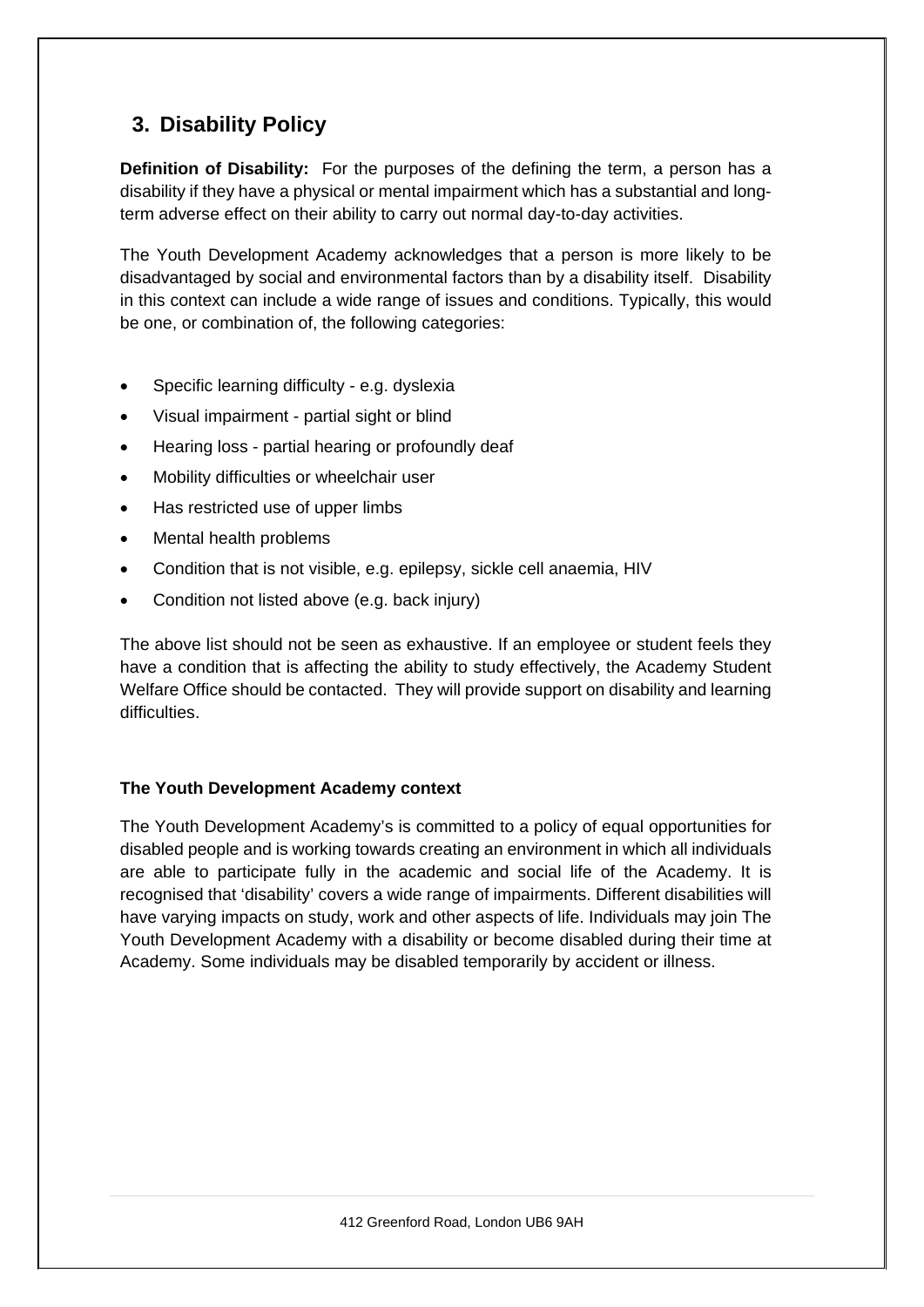### **Policy Statement**

The Youth Development Academy policy is to comply with the statutory obligations in a positive manner. The Academy recognises that it has clear obligations to take all reasonable steps to enable people with disabilities to share in the opportunities available to all its students. The Youth Development Academy strives to identify barriers and obstacles which exist for disabled people and to work towards their removal. All students will be provided with the opportunity to identify themselves as having a disability on application to a programme of study and annually at registration. Applications for admission from potential students will be assessed primarily on the basis of the applicants' aptitudes, abilities and qualifications.

Students who identify themselves as having a disability will be provided with access to the appropriate advice, support and adaptations to remove barriers and obstacles and enable them to be fully included in the life of The Youth Development Academy. All students with a disability will be offered the opportunity to have their study and support needs assessed by the authorised disability assessment centres and appropriate facilities will be provided. Students' views will be taken into account at all times during assessment of their needs.

The Youth Development Academy will take all reasonable steps to ensure that programmes and assessments are organised in ways which offer disabled students the best possible opportunities for equal participation and demonstration of learning outcomes. The Youth Development Academy will also take reasonable steps to enable students who become disabled during their time at The Youth Development Academy to continue in their course of study. As far as is reasonably practicable, and within the constraints of existing buildings; The Youth Development Academy will ensure that premises are accessible and at all times safe for disabled students.

Members of staff will have access to appropriate information and advice, and are strongly encouraged to participate in staff development opportunities to develop awareness of disability and equality issues.

### **Confidentiality**

Information that is disclosed to staff in the Student Welfare Office about your disability will generally only be shared with other staff where you give written explicit consent and only to the extent that this is necessary to put support in place and make the reasonable adjustments required.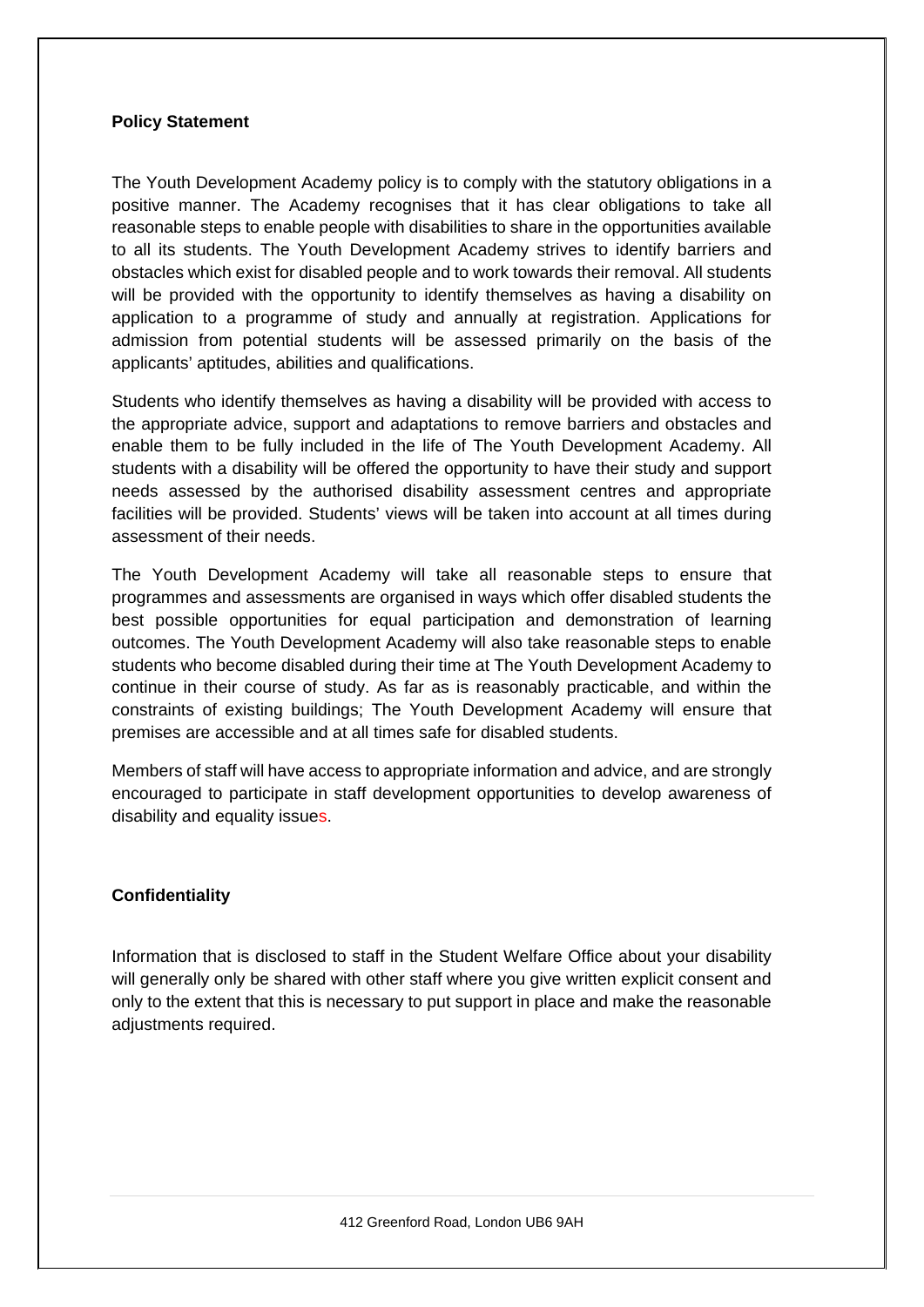Only the required adjustments, and not the nature of the disability, will be communicated to others; and if there is no requirement for any adjustments and the learner does not wish staff to be made aware of the disability, then there would be no need to communicate to others any information disclosed.

Only in exceptional circumstances (for example, if there is risk to others) would it be necessary to disclose to others within and outside of the Academy details of the disability without explicit consent. Should a situation like this occur, reasonable steps would be taken to seek permission from the learner where practicable before any information is shared.

Disability data will be used on an anonymised basis for the Academy's equal opportunities monitoring requirements and will be included in the completion of data compilation.

### **Disclosure**

Learners will be asked to disclose any disabilities and invited to discuss related needs when applying to The Youth Development Academy and registering as a student. This will be handled in a secure and sensitive way.

Listings of applicants and students who have disclosed disabilities are prepared for staff with designated responsibilities for disabled students so they can contact the learner to discuss any specific adjustments required.

The Youth Development Academy will take proactive steps to promote the work of the Disability Services Team to all students, however it is the learner's responsibility to make contact with the Academy Disability Adviser (in the Disability Services Team) to discuss support or adjustments.

The Disability Adviser will refer the learner to the relevant Disability Assessment Centres, which will specify the adjustments required and will provide the necessary devices or services within its constraints. The learner will be asked in that context to sign a Disability Disclosure Statement to specify the level of disclosure agreed.

Whilst it is the learner's responsibility to decide what the Academy knows about the disability, for some students who are undertaking programmes of study in professional disciplines, disclosure is a requirement of the accrediting professional body which provides a statutory licence to practise and the Academy must comply with this requirement. It is therefore important that all such applicants and students respond fully to the disclosure request. If the learner chooses not to disclose your disability during admissions or registration the learner can still disclose subsequently at any stage.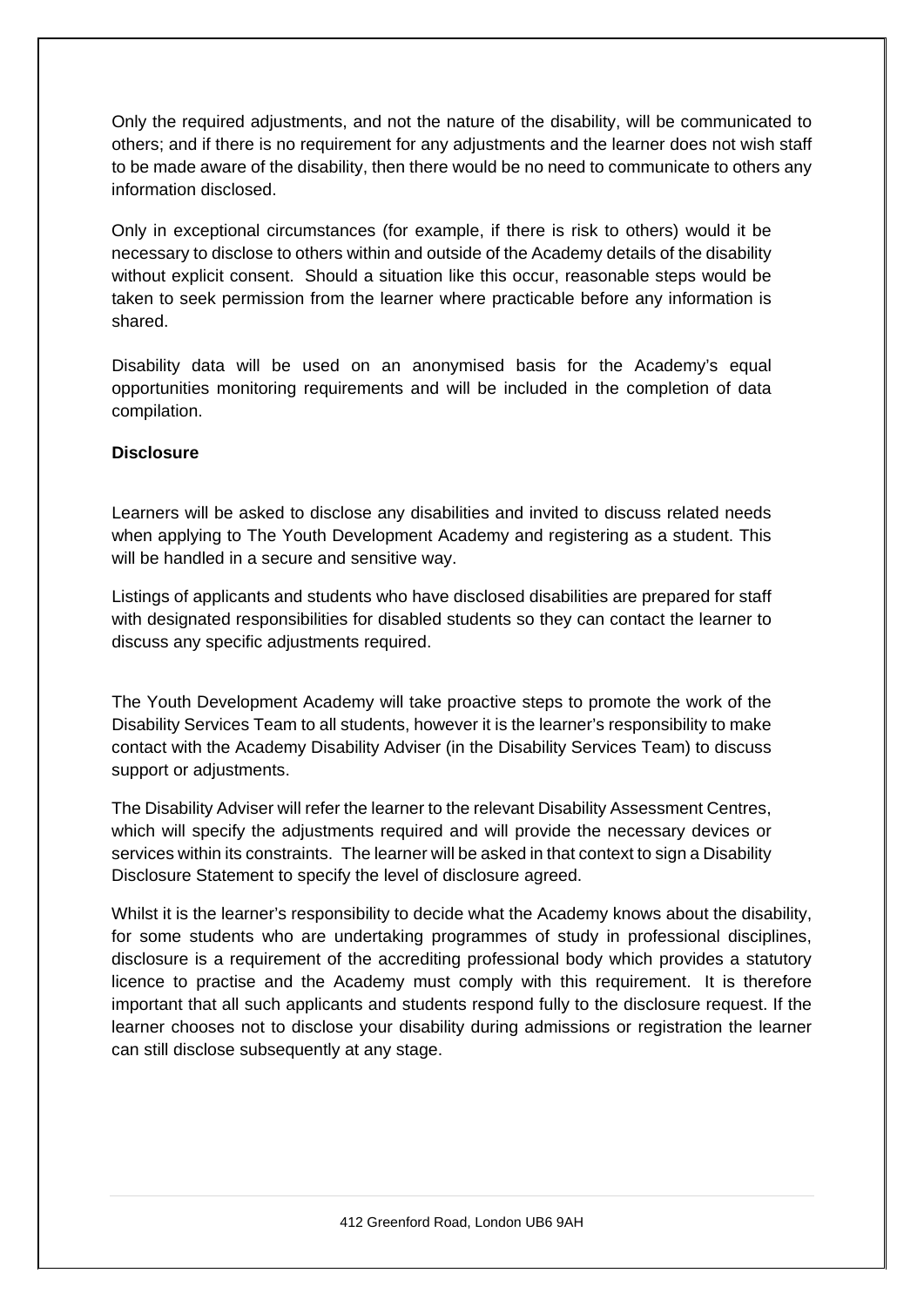### **Staff Awareness**

Apart from your disclosure, staff may become aware of a learner's disability in other ways such as academic references, during open days, when advice is sought or in casual conversation with staff.

In such circumstances, learners are encouraged to contact designated staff to discuss any support and adjustments might be useful to you. With consent staff can also inform an appropriate member of staff in Disability Services Team and ask them to contact the learner.

### **Student Welfare Office / Disability Services Team**

The Student Welfare Officer provides advice and guidance for students with physical difficulties, sensory impairments, chronic (long-term) medical conditions or specific learning difficulties and refers learners to accredited assessment centres.

The disability support service provided by the Student Welfare Office includes, but is not restricted to, special arrangements for assessments, liaison with tutors and needs assessments for students applying for support through the Disabled Students Allowance. Student scholarships and other funding bodies requires that students applying for Disabled Students' Allowance are assessed for their support at an accredited centre.

### **Facilities and Support**

The Academy provides an inclusive service for all students. Advice and ongoing support is also provided through a variety of services, including:

- Scheduling classes in rooms that are appropriate for students' needs and providing additional lecture and tutorial hours
- The provision of teaching and learning materials when tutors are aware of needs.

### **Financial Support**

### **Disabled Students' Allowances**

The Disabled Students' Allowance is a non-means-tested grant which helps to fund the extra costs a student with a disability, long term medical condition, sensory impairment, physical difficulty, or specific learning difficulty (e.g. dyslexia) may have when attending their course.

To be eligible learners must be on a full-time higher education course.